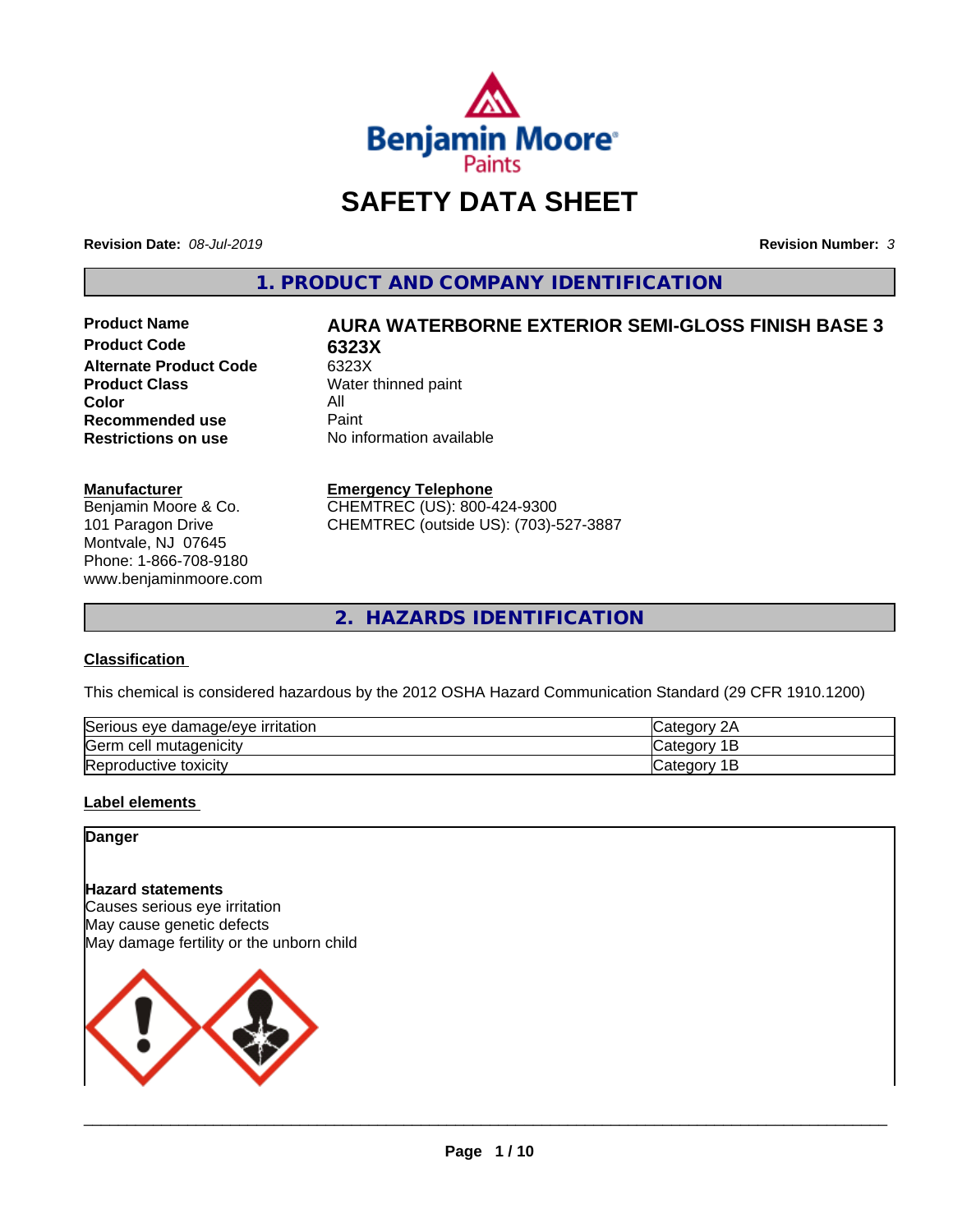# **Appearance** liquid

**Odor** little or no odor

# **Precautionary Statements - Prevention**

Obtain special instructions before use Do not handle until all safety precautions have been read and understood Use personal protective equipment as required Wash face, hands and any exposed skin thoroughly after handling Wear eye/face protection

# **Precautionary Statements - Response**

IF exposed or concerned: Get medical advice/attention **Eyes** IF IN EYES: Rinse cautiously with water for several minutes. Remove contact lenses, if present and easy to do. Continue rinsing If eye irritation persists: Get medical advice/attention

\_\_\_\_\_\_\_\_\_\_\_\_\_\_\_\_\_\_\_\_\_\_\_\_\_\_\_\_\_\_\_\_\_\_\_\_\_\_\_\_\_\_\_\_\_\_\_\_\_\_\_\_\_\_\_\_\_\_\_\_\_\_\_\_\_\_\_\_\_\_\_\_\_\_\_\_\_\_\_\_\_\_\_\_\_\_\_\_\_\_\_\_\_

# **Precautionary Statements - Storage**

Store locked up

# **Precautionary Statements - Disposal**

Dispose of contents/container to an approved waste disposal plant

# **Hazards not otherwise classified (HNOC)**

Not applicable

#### **Other information**

No information available

# **Other hazards**

May cause allergic skin reaction

# **3. COMPOSITION INFORMATION ON COMPONENTS**

| <b>Chemical name</b>                         | CAS No.    | Weight-%    |
|----------------------------------------------|------------|-------------|
| Titanium dioxide                             | 13463-67-7 | $5 - 10$    |
| Zinc oxide                                   | 1314-13-2  | - 5         |
| Poly(oxy-1,2-ethanediyl),                    | 68412-54-4 | 1 - 5       |
| a-(nonylphenyl)-w-hydroxy-, branched         |            |             |
| Kaolin                                       | 1332-58-7  | 1 - 5       |
| Hexanedioic acid, dihydrazide                | 1071-93-8  | $0.1 - 0.5$ |
| Sodium C14-C16 olefin sulfonate              | 68439-57-6 | $0.1 - 0.5$ |
| Carbamic acid, 1H-benzimidazol-2-yl-, methyl | 10605-21-7 | $0.1 - 0.5$ |
| ester                                        |            |             |

# **4. FIRST AID MEASURES**

**General Advice** No hazards which require special first aid measures.

 $\overline{\phantom{a}}$  ,  $\overline{\phantom{a}}$  ,  $\overline{\phantom{a}}$  ,  $\overline{\phantom{a}}$  ,  $\overline{\phantom{a}}$  ,  $\overline{\phantom{a}}$  ,  $\overline{\phantom{a}}$  ,  $\overline{\phantom{a}}$  ,  $\overline{\phantom{a}}$  ,  $\overline{\phantom{a}}$  ,  $\overline{\phantom{a}}$  ,  $\overline{\phantom{a}}$  ,  $\overline{\phantom{a}}$  ,  $\overline{\phantom{a}}$  ,  $\overline{\phantom{a}}$  ,  $\overline{\phantom{a}}$ 

**Eye Contact Rinse thoroughly with plenty of water for at least 15 minutes and consult a** physician.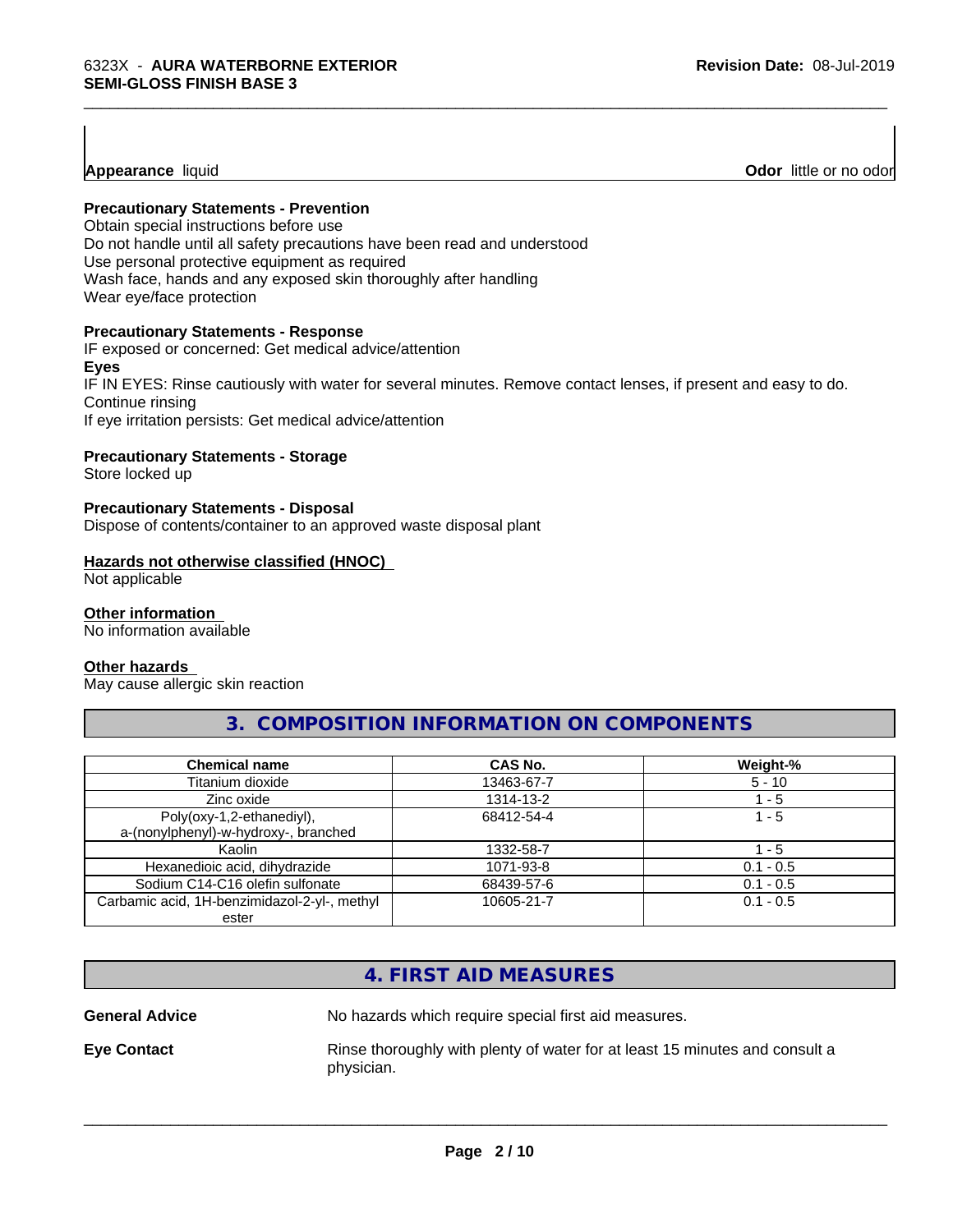| <b>Skin Contact</b>                              | Wash off immediately with soap and plenty of water while removing all<br>contaminated clothes and shoes. |
|--------------------------------------------------|----------------------------------------------------------------------------------------------------------|
| <b>Inhalation</b>                                | Move to fresh air. If symptoms persist, call a physician.                                                |
| Ingestion                                        | Clean mouth with water and afterwards drink plenty of water. Consult a physician<br>if necessary.        |
| <b>Most Important</b><br><b>Symptoms/Effects</b> | May cause allergic skin reaction.                                                                        |
| <b>Notes To Physician</b>                        | Treat symptomatically.                                                                                   |

\_\_\_\_\_\_\_\_\_\_\_\_\_\_\_\_\_\_\_\_\_\_\_\_\_\_\_\_\_\_\_\_\_\_\_\_\_\_\_\_\_\_\_\_\_\_\_\_\_\_\_\_\_\_\_\_\_\_\_\_\_\_\_\_\_\_\_\_\_\_\_\_\_\_\_\_\_\_\_\_\_\_\_\_\_\_\_\_\_\_\_\_\_

**5. FIRE-FIGHTING MEASURES**

| <b>Suitable Extinguishing Media</b>                                              | Use extinguishing measures that are appropriate to local<br>circumstances and the surrounding environment.                                   |
|----------------------------------------------------------------------------------|----------------------------------------------------------------------------------------------------------------------------------------------|
| Protective equipment and precautions for firefighters                            | As in any fire, wear self-contained breathing apparatus<br>pressure-demand, MSHA/NIOSH (approved or equivalent)<br>and full protective gear. |
| <b>Specific Hazards Arising From The Chemical</b>                                | Closed containers may rupture if exposed to fire or<br>extreme heat.                                                                         |
| Sensitivity to mechanical impact                                                 | No                                                                                                                                           |
| Sensitivity to static discharge                                                  | No.                                                                                                                                          |
| <b>Flash Point Data</b><br>Flash point (°F)<br>Flash Point (°C)<br><b>Method</b> | Not applicable<br>Not applicable<br>Not applicable                                                                                           |
| <b>Flammability Limits In Air</b>                                                |                                                                                                                                              |
| Lower flammability limit:<br><b>Upper flammability limit:</b>                    | Not applicable<br>Not applicable                                                                                                             |
| Health: 2<br><b>Flammability: 0</b><br><b>NFPA</b>                               | <b>Instability: 0</b><br>Special: Not Applicable                                                                                             |
| <b>NFPA Legend</b><br>0 - Not Hazardous<br>1 - Slightly                          |                                                                                                                                              |

- 
- 2 Moderate
- 3 High

4 - Severe

*The ratings assigned are only suggested ratings, the contractor/employer has ultimate responsibilities for NFPA ratings where this system is used.*

*Additional information regarding the NFPA rating system is available from the National Fire Protection Agency (NFPA) at www.nfpa.org.*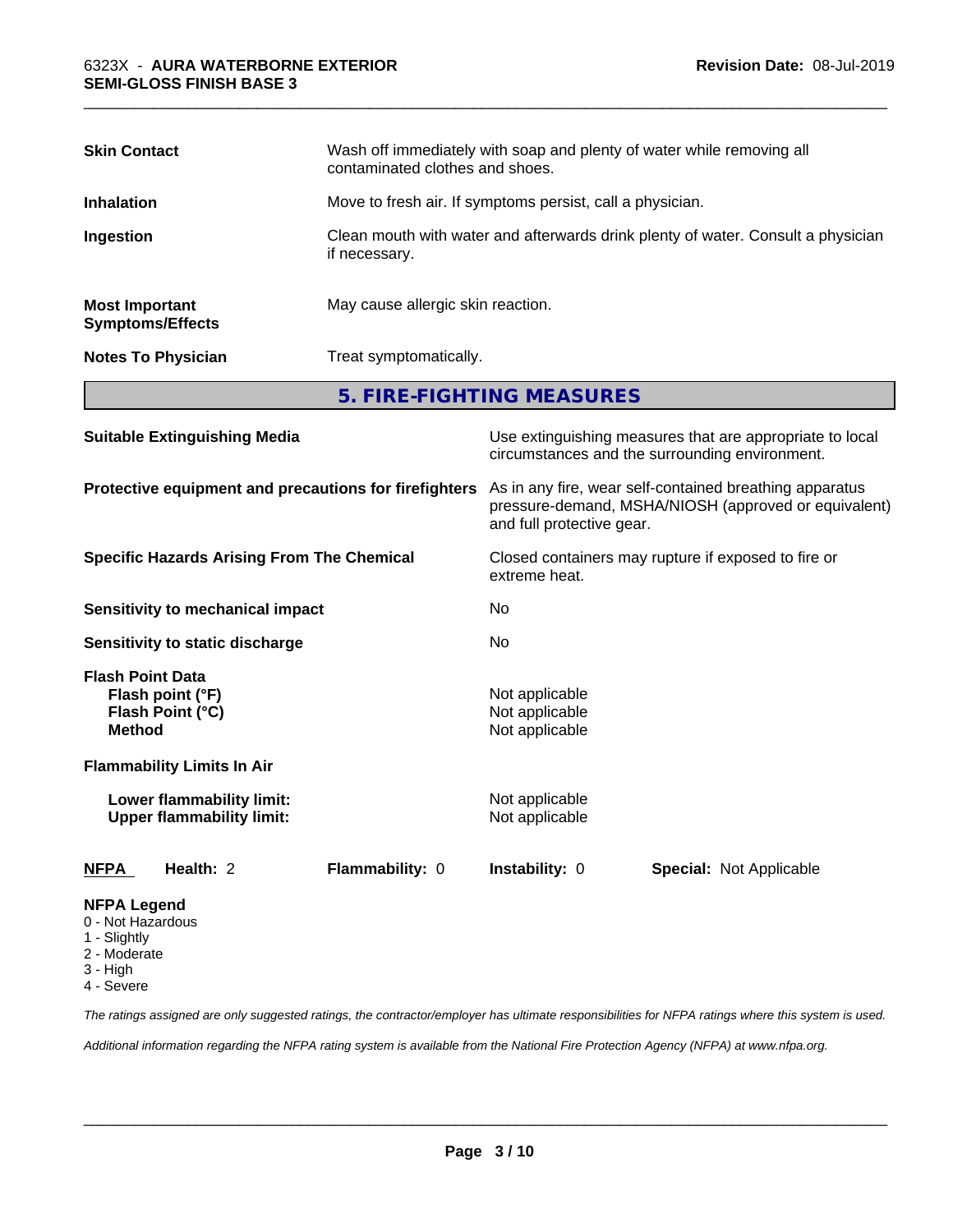| <b>Personal Precautions</b>      | Avoid contact with skin, eyes and clothing. Ensure adequate ventilation.                                                                                                         |
|----------------------------------|----------------------------------------------------------------------------------------------------------------------------------------------------------------------------------|
| <b>Other Information</b>         | Prevent further leakage or spillage if safe to do so.                                                                                                                            |
| <b>Environmental precautions</b> | See Section 12 for additional Ecological Information.                                                                                                                            |
| <b>Methods for Cleaning Up</b>   | Soak up with inert absorbent material. Sweep up and shovel into suitable<br>containers for disposal.                                                                             |
|                                  | 7. HANDLING AND STORAGE                                                                                                                                                          |
| <b>Handling</b>                  | Avoid contact with skin, eyes and clothing. Avoid breathing vapors, spray mists or<br>sanding dust. In case of insufficient ventilation, wear suitable respiratory<br>equipment. |
| <b>Storage</b>                   | Keep container tightly closed. Keep out of the reach of children.                                                                                                                |
| <b>Incompatible Materials</b>    | No information available                                                                                                                                                         |
|                                  |                                                                                                                                                                                  |

**6. ACCIDENTAL RELEASE MEASURES**

\_\_\_\_\_\_\_\_\_\_\_\_\_\_\_\_\_\_\_\_\_\_\_\_\_\_\_\_\_\_\_\_\_\_\_\_\_\_\_\_\_\_\_\_\_\_\_\_\_\_\_\_\_\_\_\_\_\_\_\_\_\_\_\_\_\_\_\_\_\_\_\_\_\_\_\_\_\_\_\_\_\_\_\_\_\_\_\_\_\_\_\_\_

**8. EXPOSURE CONTROLS/PERSONAL PROTECTION**

# **Exposure Limits**

| <b>Chemical name</b> | <b>ACGIH TLV</b>            | <b>OSHA PEL</b>            |
|----------------------|-----------------------------|----------------------------|
| Titanium dioxide     | 10 mg/m $3$ - TWA           | 15 mg/m $3$ - TWA          |
| Zinc oxide           | 2 mg/m <sup>3</sup> - TWA   | 5 mg/m <sup>3</sup> - TWA  |
|                      | 10 mg/m <sup>3</sup> - STEL | 15 mg/m $3$ - TWA          |
| Kaolin               | $2 \text{ mg/m}^3$ - TWA    | 15 mg/m <sup>3</sup> - TWA |
|                      |                             | $5 \text{ ma/m}^3$ - TWA   |

# **Legend**

ACGIH - American Conference of Governmental Industrial Hygienists Exposure Limits OSHA - Occupational Safety & Health Administration Exposure Limits N/E - Not Established

| <b>Engineering Measures</b>                                                                                                   | Ensure adequate ventilation, especially in confined areas.                                                                                                  |
|-------------------------------------------------------------------------------------------------------------------------------|-------------------------------------------------------------------------------------------------------------------------------------------------------------|
| <b>Personal Protective Equipment</b><br><b>Eye/Face Protection</b><br><b>Skin Protection</b><br><b>Respiratory Protection</b> | Safety glasses with side-shields.<br>Protective gloves and impervious clothing.<br>In case of insufficient ventilation wear suitable respiratory equipment. |
| <b>Hygiene Measures</b>                                                                                                       | Avoid contact with skin, eyes and clothing. Remove and wash contaminated<br>clothing before re-use. Wash thoroughly after handling.                         |

# **9. PHYSICAL AND CHEMICAL PROPERTIES**

**Appearance** liquid **and a set of the contract of the contract of the contract of the contract of the contract of the contract of the contract of the contract of the contract of the contract of the contract of the contract Odor Odor** little or no odor<br> **Odor Threshold Containery of the Containery of the Containery of the Containery of the Containery of the Containery of the Containery of the Containery of the Containery of the Container** 

**No information available**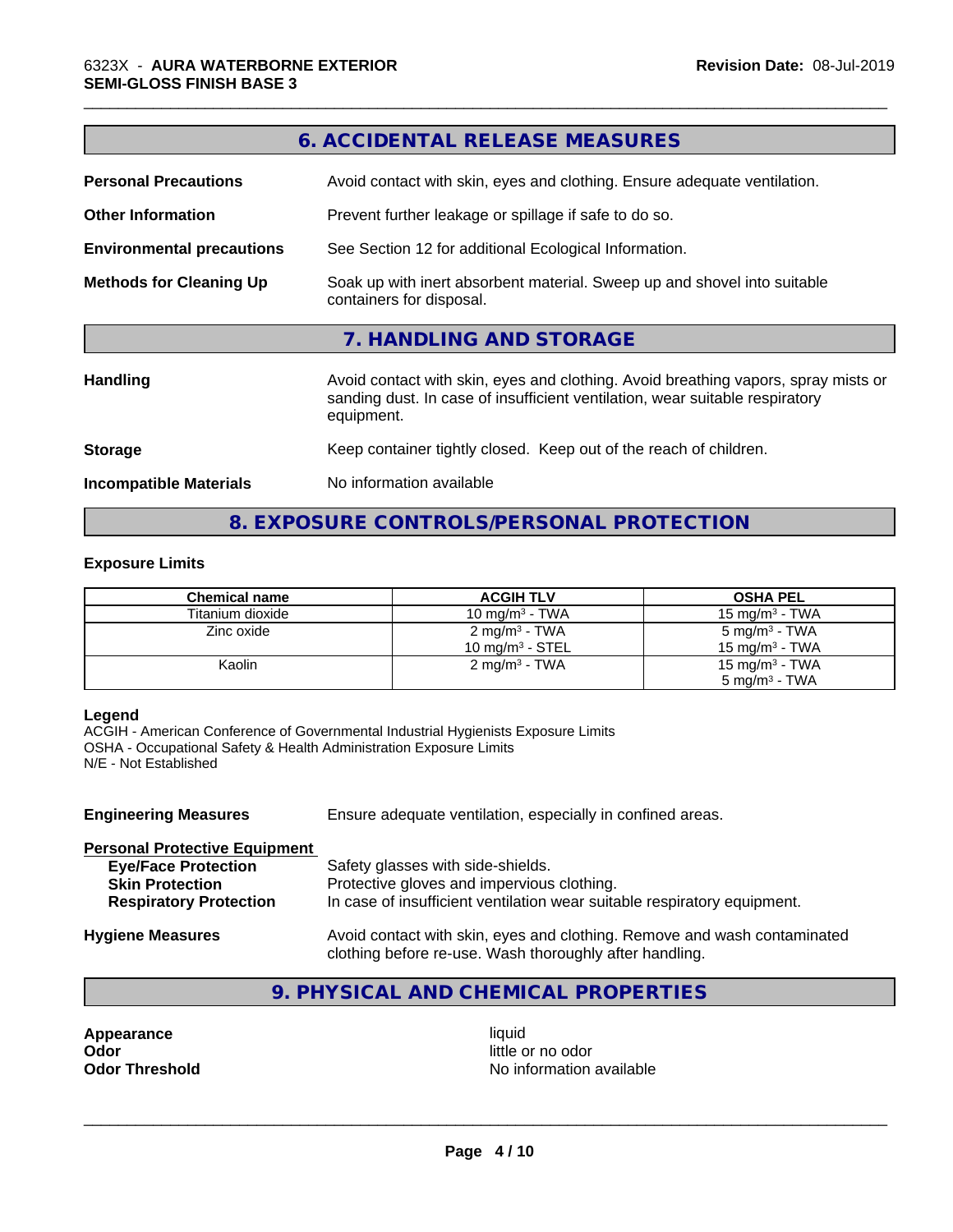| Density (Ibs/gal)                    | $9.0 - 9.4$              |
|--------------------------------------|--------------------------|
| <b>Specific Gravity</b>              | $1.08 - 1.13$            |
| рH                                   | No information available |
| <b>Viscosity (cps)</b>               | No information available |
| Solubility(ies)                      | No information available |
| <b>Water solubility</b>              | No information available |
| <b>Evaporation Rate</b>              | No information available |
| Vapor pressure                       | No information available |
| Vapor density                        | No information available |
| Wt. % Solids                         | $35 - 45$                |
| Vol. % Solids                        | $30 - 40$                |
| Wt. % Volatiles                      | $55 - 65$                |
| Vol. % Volatiles                     | $60 - 70$                |
| <b>VOC Regulatory Limit (g/L)</b>    | < 50                     |
| <b>Boiling Point (°F)</b>            | 212                      |
| <b>Boiling Point (°C)</b>            | 100                      |
| Freezing point (°F)                  | 32                       |
| <b>Freezing Point (°C)</b>           | 0                        |
| Flash point (°F)                     | Not applicable           |
| Flash Point (°C)                     | Not applicable           |
| <b>Method</b>                        | Not applicable           |
| Flammability (solid, gas)            | Not applicable           |
| <b>Upper flammability limit:</b>     | Not applicable           |
| Lower flammability limit:            | Not applicable           |
| <b>Autoignition Temperature (°F)</b> | No information available |
| <b>Autoignition Temperature (°C)</b> | No information available |
| Decomposition Temperature (°F)       | No information available |
| Decomposition Temperature (°C)       | No information available |
| <b>Partition coefficient</b>         | No information available |

# **10. STABILITY AND REACTIVITY**

\_\_\_\_\_\_\_\_\_\_\_\_\_\_\_\_\_\_\_\_\_\_\_\_\_\_\_\_\_\_\_\_\_\_\_\_\_\_\_\_\_\_\_\_\_\_\_\_\_\_\_\_\_\_\_\_\_\_\_\_\_\_\_\_\_\_\_\_\_\_\_\_\_\_\_\_\_\_\_\_\_\_\_\_\_\_\_\_\_\_\_\_\_

| <b>Reactivity</b>                       | Not Applicable                           |
|-----------------------------------------|------------------------------------------|
| <b>Chemical Stability</b>               | Stable under normal conditions.          |
| <b>Conditions to avoid</b>              | Prevent from freezing.                   |
| <b>Incompatible Materials</b>           | No materials to be especially mentioned. |
| <b>Hazardous Decomposition Products</b> | None under normal use.                   |
| Possibility of hazardous reactions      | None under normal conditions of use.     |

# **11. TOXICOLOGICAL INFORMATION**

# **Product Information**

# **Information on likely routes of exposure**

**Principal Routes of Exposure** Eye contact, skin contact and inhalation.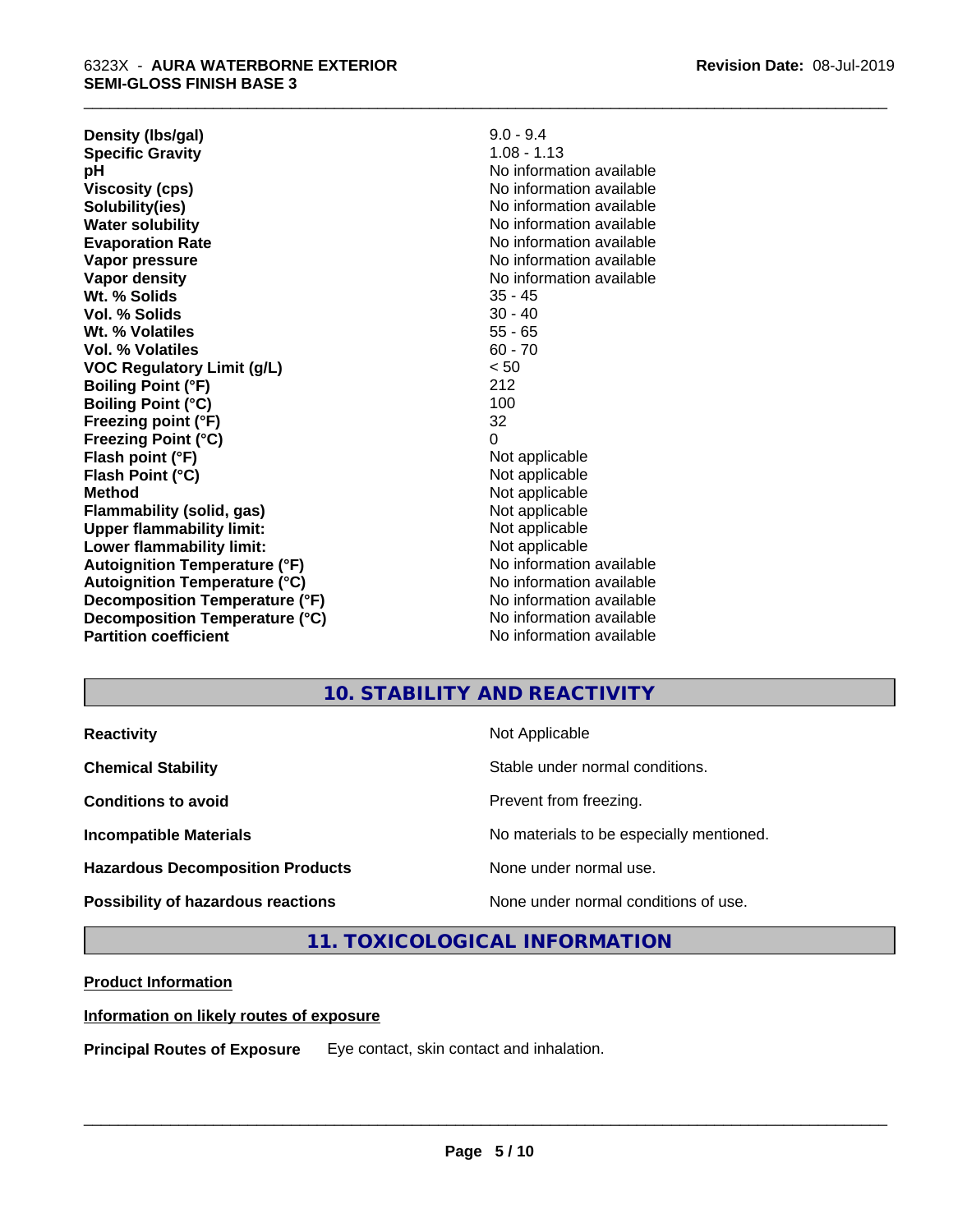| No information available<br><b>Product Information</b><br>Symptoms related to the physical, chemical and toxicological characteristics<br>No information available<br><b>Symptoms</b><br>Delayed and immediate effects as well as chronic effects from short and long-term exposure<br>Eye contact<br>May cause slight irritation.<br>Substance may cause slight skin irritation. Prolonged or repeated contact may dry<br><b>Skin contact</b><br>skin and cause irritation.<br><b>Inhalation</b><br>May cause irritation of respiratory tract. |  |
|-------------------------------------------------------------------------------------------------------------------------------------------------------------------------------------------------------------------------------------------------------------------------------------------------------------------------------------------------------------------------------------------------------------------------------------------------------------------------------------------------------------------------------------------------|--|
|                                                                                                                                                                                                                                                                                                                                                                                                                                                                                                                                                 |  |
|                                                                                                                                                                                                                                                                                                                                                                                                                                                                                                                                                 |  |
|                                                                                                                                                                                                                                                                                                                                                                                                                                                                                                                                                 |  |
|                                                                                                                                                                                                                                                                                                                                                                                                                                                                                                                                                 |  |
|                                                                                                                                                                                                                                                                                                                                                                                                                                                                                                                                                 |  |
|                                                                                                                                                                                                                                                                                                                                                                                                                                                                                                                                                 |  |
| Ingestion may cause gastrointestinal irritation, nausea, vomiting and diarrhea.<br>Ingestion                                                                                                                                                                                                                                                                                                                                                                                                                                                    |  |
| <b>Sensitization</b><br>May cause an allergic skin reaction<br>No information available.<br><b>Neurological Effects</b>                                                                                                                                                                                                                                                                                                                                                                                                                         |  |
| <b>Mutagenic Effects</b><br>No information available.<br><b>Reproductive Effects</b><br>May damage fertility or the unborn child.<br>No information available.<br><b>Developmental Effects</b>                                                                                                                                                                                                                                                                                                                                                  |  |
| No information available.<br><b>Target organ effects</b><br><b>STOT - single exposure</b><br>No information available.                                                                                                                                                                                                                                                                                                                                                                                                                          |  |
| No information available.<br><b>STOT - repeated exposure</b><br>Other adverse effects<br>No information available.<br>No information available<br><b>Aspiration Hazard</b>                                                                                                                                                                                                                                                                                                                                                                      |  |

# **Numerical measures of toxicity**

**The following values are calculated based on chapter 3.1 of the GHS document**

**ATEmix (oral)** 120010 mg/kg

# **Component Information**

| Chemical name                                                         | Oral LD50             | Dermal LD50                              | Inhalation LC50 |
|-----------------------------------------------------------------------|-----------------------|------------------------------------------|-----------------|
| Titanium dioxide<br>13463-67-7                                        | $> 10000$ mg/kg (Rat) |                                          |                 |
| Zinc oxide<br>1314-13-2                                               | $>$ 5000 mg/kg (Rat)  |                                          |                 |
| Sodium C14-C16 olefin sulfonate<br>68439-57-6                         | $= 2310$ mg/kg (Rat)  | $= 6300$ mg/kg (Rabbit)                  |                 |
| Carbamic acid.<br>[1H-benzimidazol-2-yl-, methyl ester]<br>10605-21-7 | $= 6400$ mg/kg (Rat)  | $= 2$ g/kg (Rat) = 8500 mg/kg<br>Rabbit) |                 |

# **Carcinogenicity**

*The information below indicateswhether each agency has listed any ingredient as a carcinogen:.*

| Chemical<br>∣ name                                                                                                                              | <b>IARC</b>               | <b>NTP</b> | OSHA   |
|-------------------------------------------------------------------------------------------------------------------------------------------------|---------------------------|------------|--------|
|                                                                                                                                                 | .<br>2B<br>Possible Human |            | Listed |
| <b>The Contract of the Contract of the Contract of the Contract of the Contract of the Contract of the Contract o</b><br>n dioxide<br>l itanium | Carcinogen                |            |        |

• Although IARC has classified titanium dioxide as possibly carcinogenic to humans (2B), their summary concludes: "No significant exposure to titanium dioxide is thought to occur during the use of products in which titanium dioxide is bound to other materials, such as paint."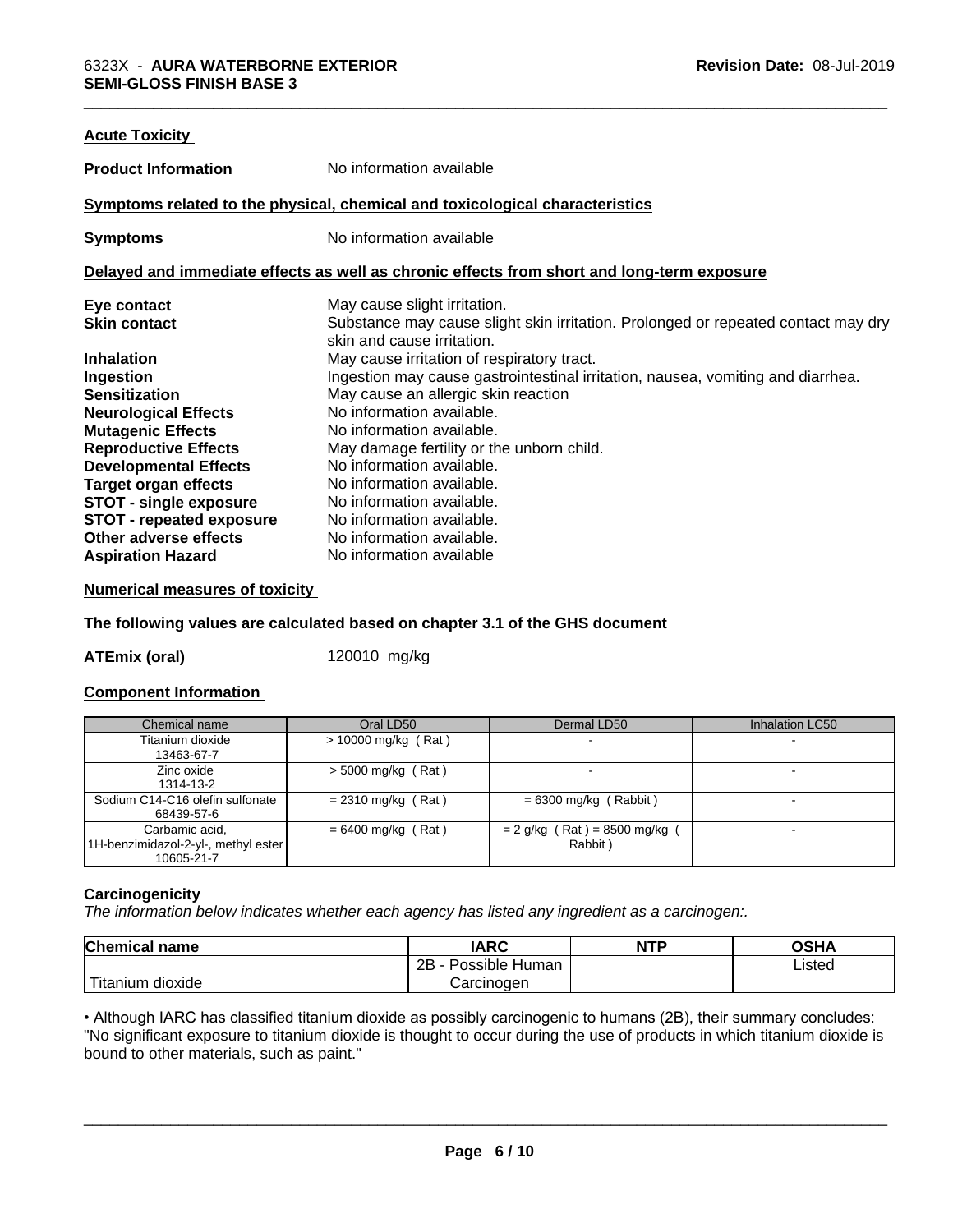#### **Legend**

IARC - International Agency for Research on Cancer NTP - National Toxicity Program OSHA - Occupational Safety & Health Administration

**12. ECOLOGICAL INFORMATION**

\_\_\_\_\_\_\_\_\_\_\_\_\_\_\_\_\_\_\_\_\_\_\_\_\_\_\_\_\_\_\_\_\_\_\_\_\_\_\_\_\_\_\_\_\_\_\_\_\_\_\_\_\_\_\_\_\_\_\_\_\_\_\_\_\_\_\_\_\_\_\_\_\_\_\_\_\_\_\_\_\_\_\_\_\_\_\_\_\_\_\_\_\_

# **Ecotoxicity Effects**

The environmental impact of this product has not been fully investigated.

# **Product Information**

#### **Acute Toxicity to Fish**

No information available

# **Acute Toxicity to Aquatic Invertebrates**

No information available

# **Acute Toxicity to Aquatic Plants**

No information available

# **Persistence / Degradability**

No information available.

# **Bioaccumulation**

There is no data for this product.

# **Mobility in Environmental Media**

No information available.

# **Ozone**

No information available

# **Component Information**

# **Acute Toxicity to Fish**

Titanium dioxide  $LC50:$  > 1000 mg/L (Fathead Minnow - 96 hr.) Carbamic acid, 1H-benzimidazol-2-yl-, methyl ester LC50: 1.5 mg/L (Rainbow Trout - 96 hr.)

# **Acute Toxicity to Aquatic Invertebrates**

```
Carbamic acid, 1H-benzimidazol-2-yl-, methyl ester
LC50: 0.22 mg/L (water flea - 48 hr.)
```
# **Acute Toxicity to Aquatic Plants**

No information available

# **13. DISPOSAL CONSIDERATIONS**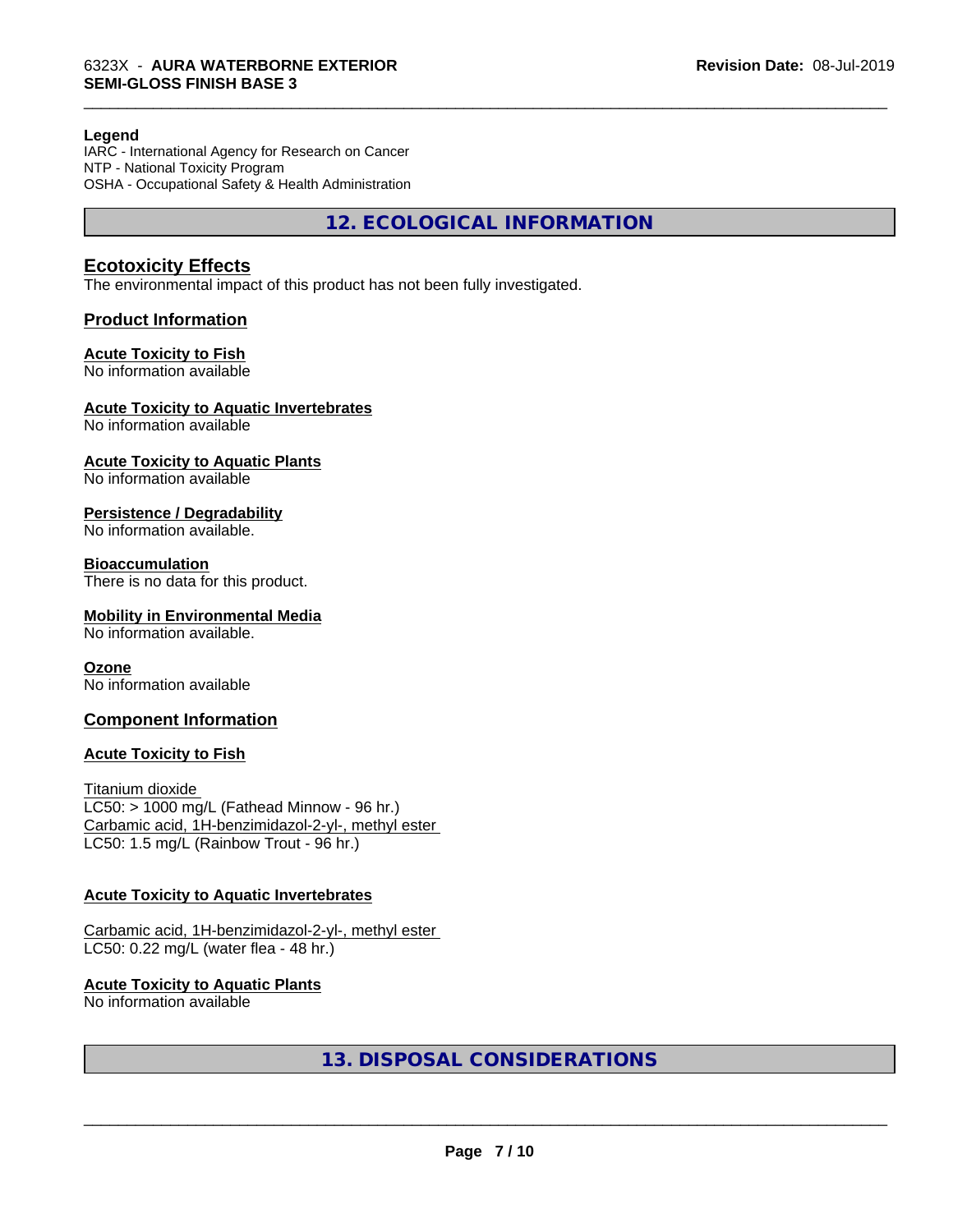| <b>Waste Disposal Method</b>     | Dispose of in accordance with federal, state, and local regulations. Local<br>requirements may vary, consult your sanitation department or state-designated<br>environmental protection agency for more disposal options. |  |
|----------------------------------|---------------------------------------------------------------------------------------------------------------------------------------------------------------------------------------------------------------------------|--|
|                                  | 14. TRANSPORT INFORMATION                                                                                                                                                                                                 |  |
| <b>DOT</b>                       | Not regulated                                                                                                                                                                                                             |  |
| <b>ICAO/IATA</b>                 | Not regulated                                                                                                                                                                                                             |  |
| <b>IMDG/IMO</b>                  | Not regulated                                                                                                                                                                                                             |  |
|                                  | <b>15. REGULATORY INFORMATION</b>                                                                                                                                                                                         |  |
| <b>International Inventories</b> |                                                                                                                                                                                                                           |  |

\_\_\_\_\_\_\_\_\_\_\_\_\_\_\_\_\_\_\_\_\_\_\_\_\_\_\_\_\_\_\_\_\_\_\_\_\_\_\_\_\_\_\_\_\_\_\_\_\_\_\_\_\_\_\_\_\_\_\_\_\_\_\_\_\_\_\_\_\_\_\_\_\_\_\_\_\_\_\_\_\_\_\_\_\_\_\_\_\_\_\_\_\_

| TSCA: United States | Yes - All components are listed or exempt. |
|---------------------|--------------------------------------------|
| DSL: Canada         | Yes - All components are listed or exempt. |

# **Federal Regulations**

### **SARA 311/312 hazardous categorization**

| Acute health hazard               | Yes |  |
|-----------------------------------|-----|--|
| Chronic Health Hazard             | Yes |  |
| Fire hazard                       | No  |  |
| Sudden release of pressure hazard | Nο  |  |
| Reactive Hazard                   | Nο  |  |

# **SARA 313**

Section 313 of Title III of the Superfund Amendments and Reauthorization Act of 1986 (SARA). This product contains a chemical or chemicals which are subject to the reporting requirements of the Act and Title 40 of the Code of Federal Regulations, Part 372:

| <b>Chemical name</b> | <b>CAS No.</b> | Weight-% | <b>CERCLA/SARA 313</b>     |
|----------------------|----------------|----------|----------------------------|
|                      |                |          | (de minimis concentration) |
| Zinc oxide           | 1314-13-2      |          |                            |

# **Clean Air Act,Section 112 Hazardous Air Pollutants (HAPs) (see 40 CFR 61)**

This product contains the following HAPs:

*None*

# **US State Regulations**

# **California Proposition 65**

**A WARNING:** Cancer and Reproductive Harm– www.P65warnings.ca.gov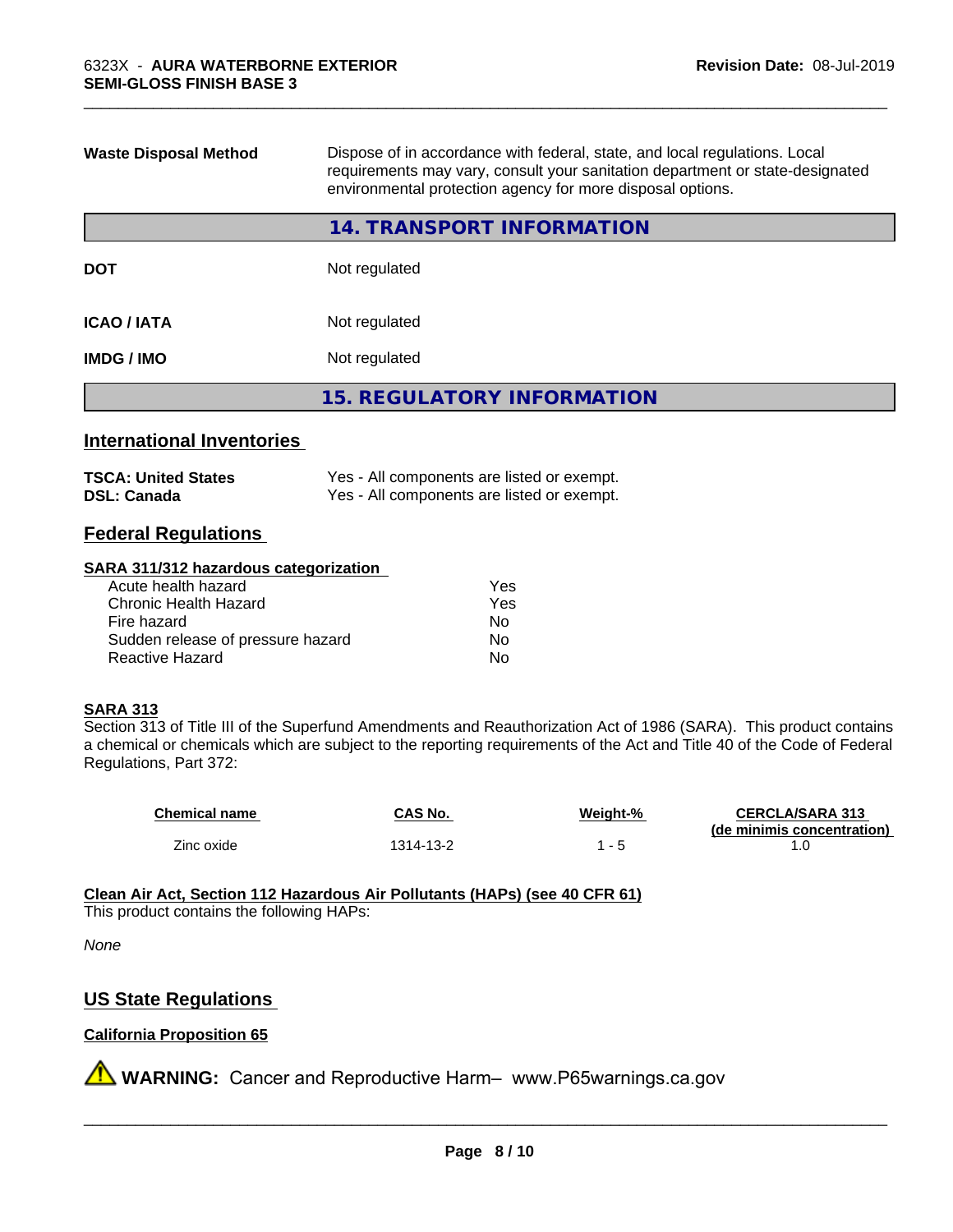#### **State Right-to-Know**

| <b>Chemical name</b>                  | <b>Massachusetts</b> | <b>New Jersey</b> | Pennsylvania |
|---------------------------------------|----------------------|-------------------|--------------|
| Titanium dioxide                      |                      |                   |              |
| Zinc oxide                            |                      |                   |              |
| Kaolin                                |                      |                   |              |
| Carbamic acid, 1H-benzimidazol-2-yl-, |                      |                   |              |
| methyl ester                          |                      |                   |              |

\_\_\_\_\_\_\_\_\_\_\_\_\_\_\_\_\_\_\_\_\_\_\_\_\_\_\_\_\_\_\_\_\_\_\_\_\_\_\_\_\_\_\_\_\_\_\_\_\_\_\_\_\_\_\_\_\_\_\_\_\_\_\_\_\_\_\_\_\_\_\_\_\_\_\_\_\_\_\_\_\_\_\_\_\_\_\_\_\_\_\_\_\_

#### **Legend**

X - Listed

# **16. OTHER INFORMATION**

**HMIS** - **Health:** 2\* **Flammability:** 0 **Reactivity:** 0 **PPE:** -

#### **HMIS Legend**

- 0 Minimal Hazard
- 1 Slight Hazard
- 2 Moderate Hazard
- 3 Serious Hazard
- 4 Severe Hazard
- Chronic Hazard
- X Consult your supervisor or S.O.P. for "Special" handling instructions.

*Note: The PPE rating has intentionally been left blank. Choose appropriate PPE that will protect employees from the hazards the material will present under the actual normal conditions of use.*

*Caution: HMISÒ ratings are based on a 0-4 rating scale, with 0 representing minimal hazards or risks, and 4 representing significant hazards or risks. Although HMISÒ ratings are not required on MSDSs under 29 CFR 1910.1200, the preparer, has chosen to provide them. HMISÒ ratings are to be used only in conjunction with a fully implemented HMISÒ program by workers who have received appropriate HMISÒ training. HMISÒ is a registered trade and service mark of the NPCA. HMISÒ materials may be purchased exclusively from J. J. Keller (800) 327-6868.*

 **WARNING!** If you scrape, sand, or remove old paint, you may release lead dust. LEAD IS TOXIC. EXPOSURE TO LEAD DUST CAN CAUSE SERIOUS ILLNESS, SUCH AS BRAIN DAMAGE, ESPECIALLY IN CHILDREN. PREGNANT WOMEN SHOULD ALSO AVOID EXPOSURE. Wear a NIOSH approved respirator to control lead exposure. Clean up carefully with a HEPA vacuum and a wet mop. Before you start, find out how to protect yourself and your family by contacting the National Lead Information Hotline at 1-800-424-LEAD or log on to www.epa.gov/lead.

| <b>Prepared By</b>                               | <b>Product Stewardship Department</b><br>Benjamin Moore & Co.<br>101 Paragon Drive<br>Montvale, NJ 07645<br>800-225-5554 |  |
|--------------------------------------------------|--------------------------------------------------------------------------------------------------------------------------|--|
| <b>Revision Date:</b><br><b>Revision Summary</b> | 08-Jul-2019<br>Not available                                                                                             |  |

#### Disclaimer

The information contained herein is presented in good faith and believed to be accurate as of the effective date shown